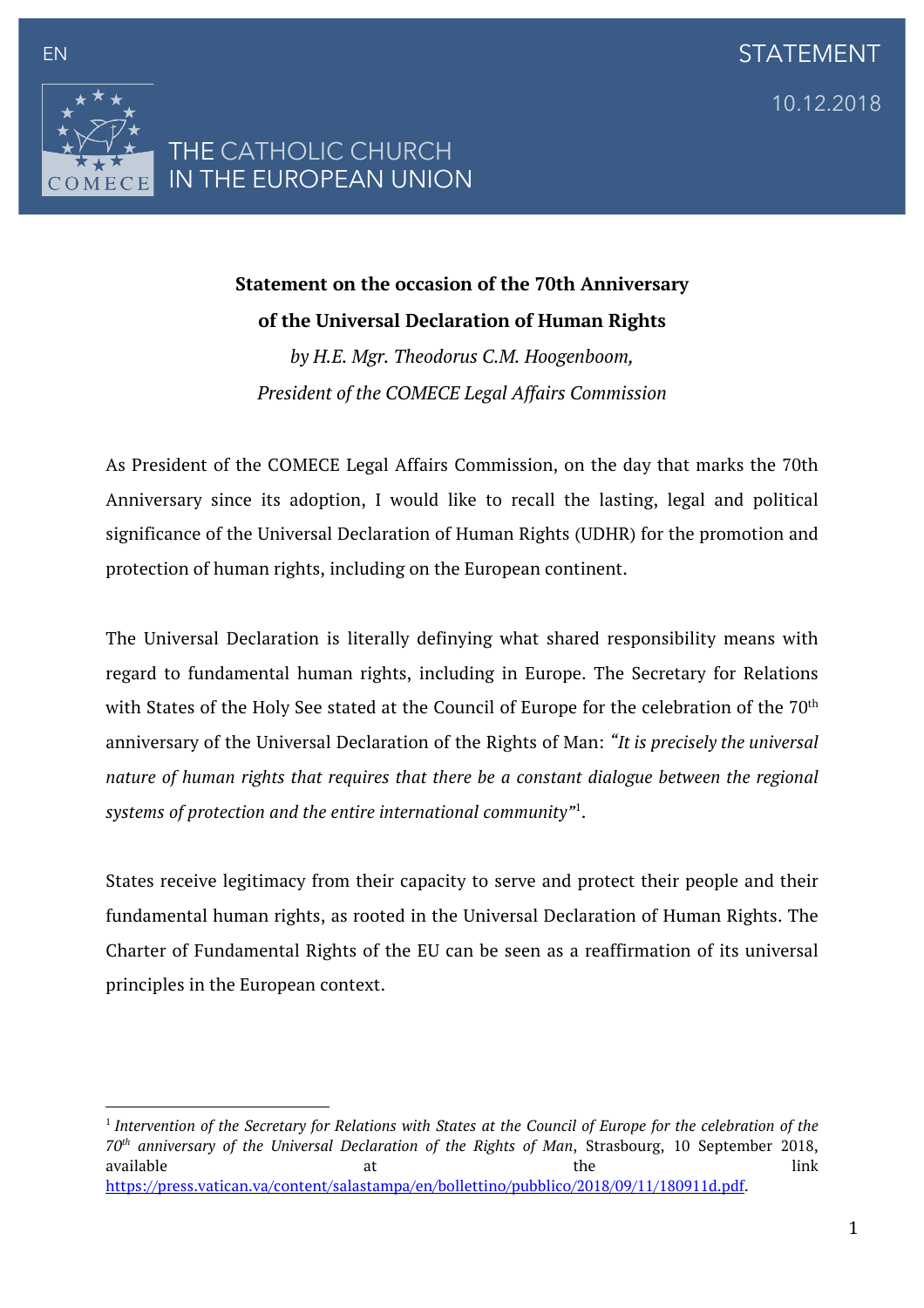In a time when core principles that had been given for granted for decades are questioned - when not frontally attacked - this celebration provides a fitting opportunity to encourage a rediscovery, including at the EU level, of a global reference framework grounded on the concept of fundamental human rights being universal, inviolable, inalienable, indivisible, interdependent, interrelated and non-hierarchised.

There is a clear need to overcome current tendencies, according to which the interdependence between human rights can be broken and human rights themselves can be selectively placed in a hierarchy. This vision endangers the entire architecture of human rights.

Human rights are not conceded by governments, but derive from the inherent human dignity of each person. Human rights are the transposition of the very principle of human dignity in legally binding obligations for public authorities.

The Church also recalls that human dignity is the primary foundation of all fundamental human rights. As recently highlighted by Pope Francis: *"From a Christian perspective, there is a significant relation between the Gospel message and the recognition of human rights in the spirit of those who drafted the Universal Declaration of Human Rights. Those rights are premised on the nature objectively shared by the human race. They were proclaimed in order to remove the barriers that divide the human family and to favour what the Church's social doctrine calls integral human development"* 2 .

Looking not only to the past, but also to the future, this Anniversary provides the opportunity to restate the primary responsibility of public authorities in promoting and protecting human rights, while involving all stakeholders in the relevant process; as well as the importance of human dignity, reason and universality in the context of the next European Elections.

 

<sup>&</sup>lt;sup>2</sup> Address of His Holiness Pope Francis to the Members of the Diplomatic Corps accredited to the Holy See *for the traditional exchange of New Year greetings*, Regia Hall, Monday, 8 January 2018, available at the link http://w2.vatican.va/content/francesco/en/speeches/2018/january/documents/papafrancesco\_20180108\_corpo-diplomatico.html.